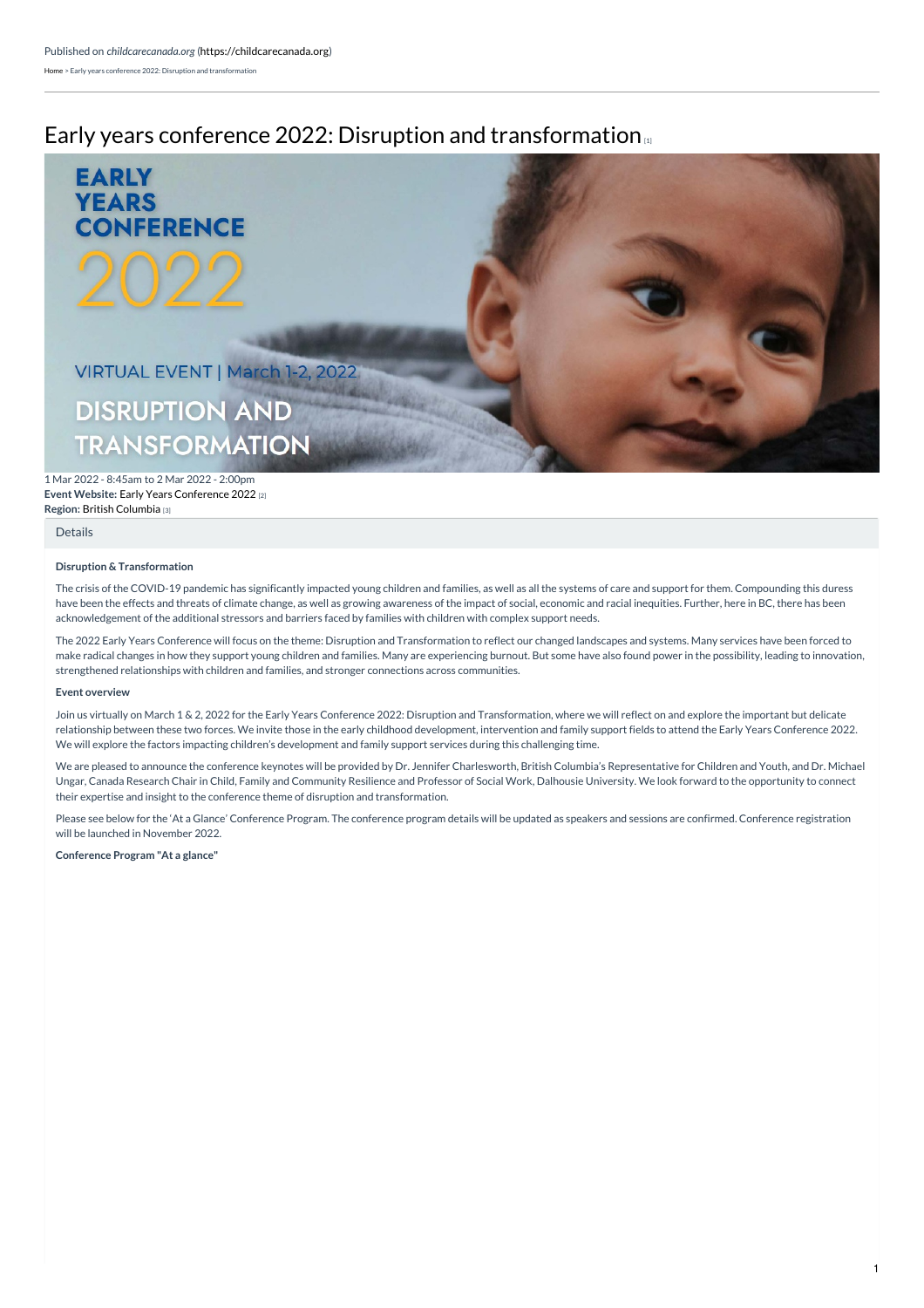## Day One - Disruption

| Time                 | Description                                                                                                                                |
|----------------------|--------------------------------------------------------------------------------------------------------------------------------------------|
| 8:45am               | Please sign in.                                                                                                                            |
| 9:00am               | Conference Welcome - Traditional Welcome & Acknowledgement                                                                                 |
| 9:15am               | <b>Keynote Address</b><br>Dr. Jennifer Charlesworth<br>British Columbia's Representative for Children and Youth                            |
| 10:15am              | <b>Transition Break</b>                                                                                                                    |
| 10:25am <b>Panel</b> | How Families Experienced Disruption and Transformation: Perspectives from Parents of Children Who<br>Received Services During the Pandemic |
| 11:25am              | <b>Transition Break</b>                                                                                                                    |
| 11:35am              | <b>SESSION A</b>                                                                                                                           |
| 12:35pm              | Lunch Break                                                                                                                                |
| 1:05 <sub>pm</sub>   | <b>SESSION B</b>                                                                                                                           |
| 2:05 <sub>pm</sub>   | Close Day 1                                                                                                                                |

## Day Two - Transformation

| Time                 | Description                                                                                                                                                                                                                                                                 |
|----------------------|-----------------------------------------------------------------------------------------------------------------------------------------------------------------------------------------------------------------------------------------------------------------------------|
| 8:45am               | Please sign in.                                                                                                                                                                                                                                                             |
| 9:00am               | Conference Welcome - Traditional Welcome & Acknowledgement                                                                                                                                                                                                                  |
| 9:15am               | <b>Keynote Address</b><br>Dr. Michael Ungar<br>Canada Research Chair in Child Family and Community Resilience<br>Director at Resilience Research Centre<br>Professor of Social Work at Dalhousie University<br><b>AAMFT Clinical Supervisor</b><br>Registered Social Worker |
| 10:15am              | <b>Transition Break</b>                                                                                                                                                                                                                                                     |
| 10:25am <b>Panel</b> | Insight from the Front Line: Perspectives from those who continue to support children and families through<br>changed landscapes and systems                                                                                                                                |
| 11:25am              | <b>Transition Break</b>                                                                                                                                                                                                                                                     |
| 11:35 <sub>pm</sub>  | <b>SESSION C</b>                                                                                                                                                                                                                                                            |
| 12:35pm              | <b>Lunch Break</b>                                                                                                                                                                                                                                                          |
| 1:05 <sub>pm</sub>   | <b>Keynote Address - TBD</b>                                                                                                                                                                                                                                                |
| 2:00 <sub>pm</sub>   | Thank You and Event Close                                                                                                                                                                                                                                                   |

### **Learning Objectives**

During the Early Years 2022 Conference, participants can expect to:

- Review the latest evidence-based research and practice related to child development, early childhood intervention, and family support
- Recognize the impact of disorder and disruption on children and families but also those who support them
- Be inspired to lead, to innovate and to bounce forward
- Build stronger connections with peers and with the children and families they support